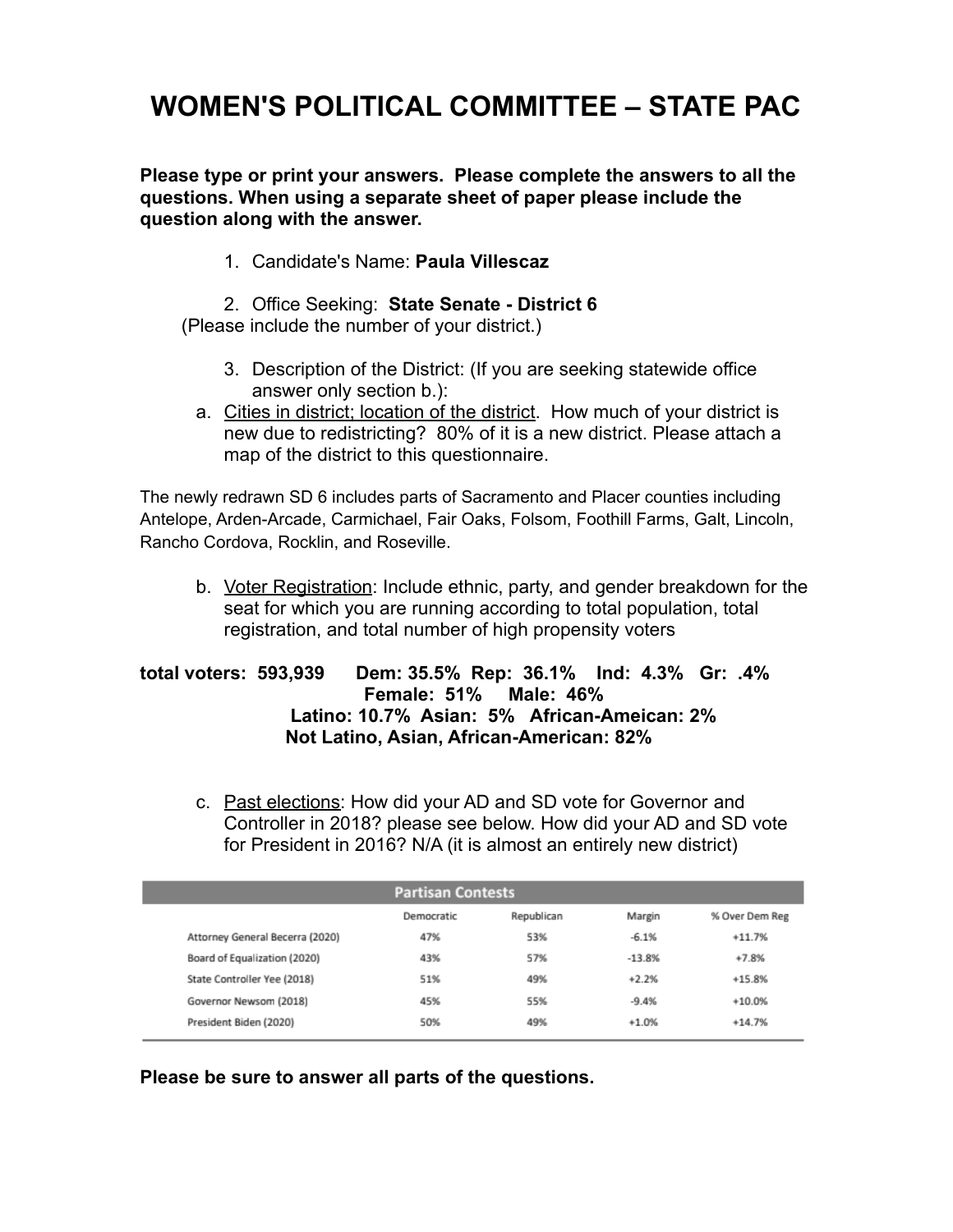- 2. Who is the present holder of the seat for which you are running? If this person is not a pro-choice Democrat, when was the last time a pro-choice Democrat held this seat? **This is an open seat in a newly drawn district. Jim Nielson is the closest comparison - this seat has never been held by a pro-choice Democrat**
- **3.** Major Challenger: **Roger Niello**
- 4. Campaign Team: **Campaign Manager-Debi Haines Campaign Consultants - KMM Strategies Fundraising: Sandino Consulting Treasurer: Lauren Gage, Deane and Company Field Director: Neil Pople**
- 5. Fundraising:
	- a. How much money have you raised? (Please do not include pledges.) **\$187,000**
	- b. How much do you need to raise? **\$250,000 for primary; \$1,000,000 for general.**
	- c. How much money are you allowed to raise if there are limits? Contribution limits are \$4,900 for the primary, \$4,900 for the general from individuals and PACs. For small contributor committees the top is \$9,700
	- d. How much cash do you have on hand? **\$119,000**
	- e. How much is a loan from you to the campaign? **\$25,000**
	- f. How much money has your major challenger(s) raised? **\$300,000**

For the next 2 questions please do not include money transferred.

- g. How much money have you raised this last reporting period? **\$187,000**
- h. How much money has your major challenger(s) raised in this last reporting period? **\$220,000**
- i. If there is a voluntary spending cap will you take it, and what is the limit if you accept the cap? Yes I accepted the cap. **\$973,000 for primary; \$1,459,000 for general.**
- 6. What is your campaign strategy (mail, media, etc.)? Social Media - website, facebook, twitter Media - Zoom panels and debates, news releases Digital media: \$25k targeted investments to independent voters and women.

Mailers - Postcards to rural, high propensity democrats. Mail pieces (3) to general election dem voters and independent voters.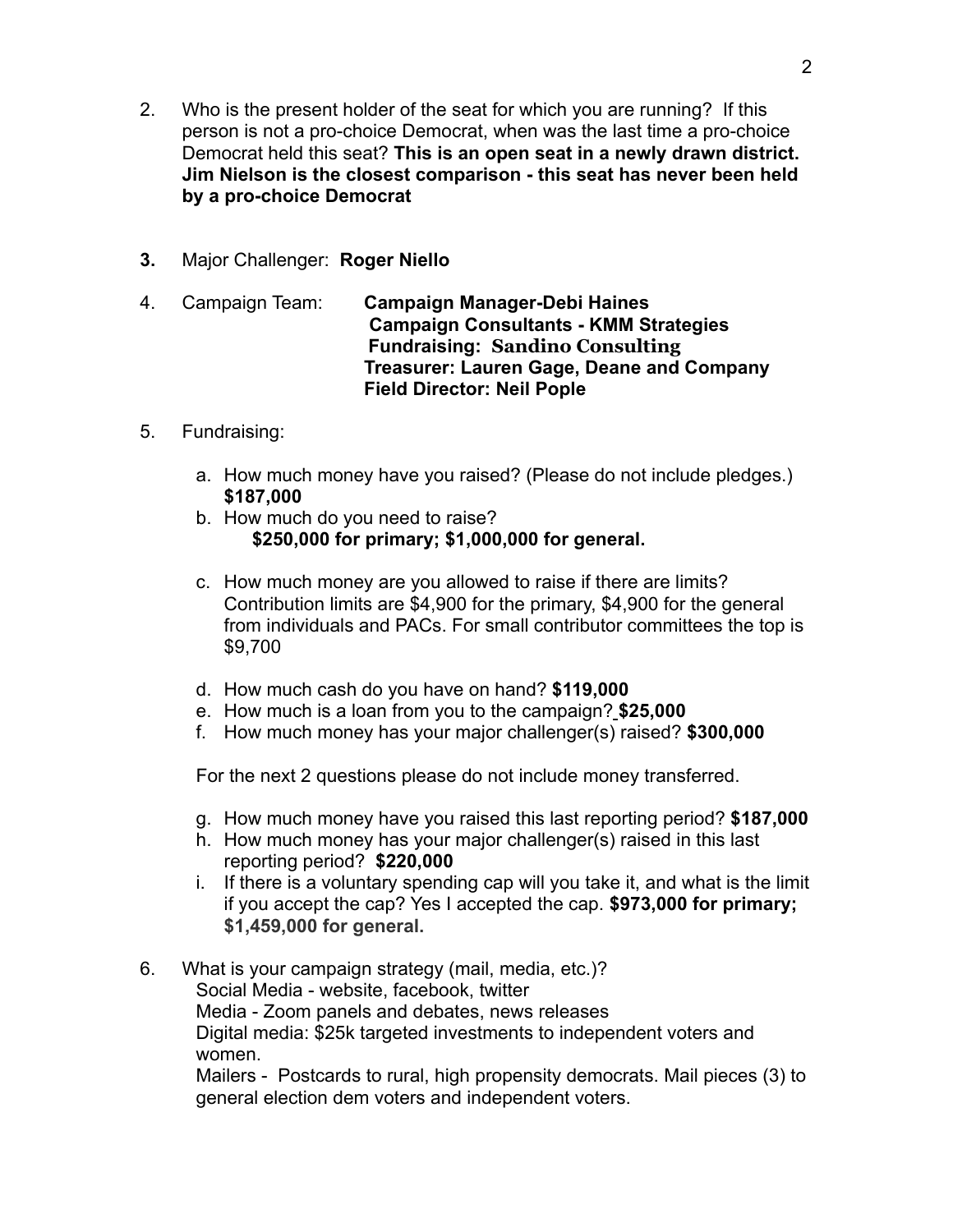In Person - appearances at district events, organizational meetings, house parties and Meet & Greets, walking card handouts, fundraising events, canvassing.

**There is a clear path to victory in this race. Redistricting has made SD 6 more competitive for Democrats. More households in SD 6 contain one or more Democratic voters than households that contain one or more Republican voters. I will target Democrats in SD 6 as both voters and as potential organizers for our campaign, making sure the people of SD 6, especially independent women and families, hear about my common sense ideas to drive California forward and join with us to bring this campaign across the finish line.**

- 7. Has any polling been done in the last two months? Please share the results. **No. Polling will be conducted for the general election**.
- 8. What is your position on choice? Please check yes (if you agree) or no (if you disagree) with the following:
	- a. A woman has the right to choose an abortion for any reason up to the point of viability, as determined by a physician and in accordance with the principles of Roe v. Wade. YES X NO
	- b. A woman has the right to choose an abortion at any time during her pregnancy to protect her life and health.  $YES - X - NO$
	- c. Every patient, in consultation with her physician, has the right to determine the best medical procedures and practices with regard to reproductive health and abortion.  $YES$   $X$   $N$
	- d. All women should have the ability, regardless of income level or age, to access safe, confidential and affordable abortion and reproductive care (with or without parental consent). YES X NO
	- e. There should be public funding for family planning and abortion services. YES X NO
	- f. There should be **no** waiting period to obtain an abortion. YES X NO
	- g. We should have comprehensive and evidence-based (accurate) sex education. **YES** X NO
	- h. A minor should have access to abortion services without having to notify a parent or responsible adult.  $YES_$   $X$   $NO_$

If you are running for statewide office you may skip question 11.

9. Please list the State Senate or Assembly and Congressional seats that overlap your district. List both the name of the present occupant and number of the district.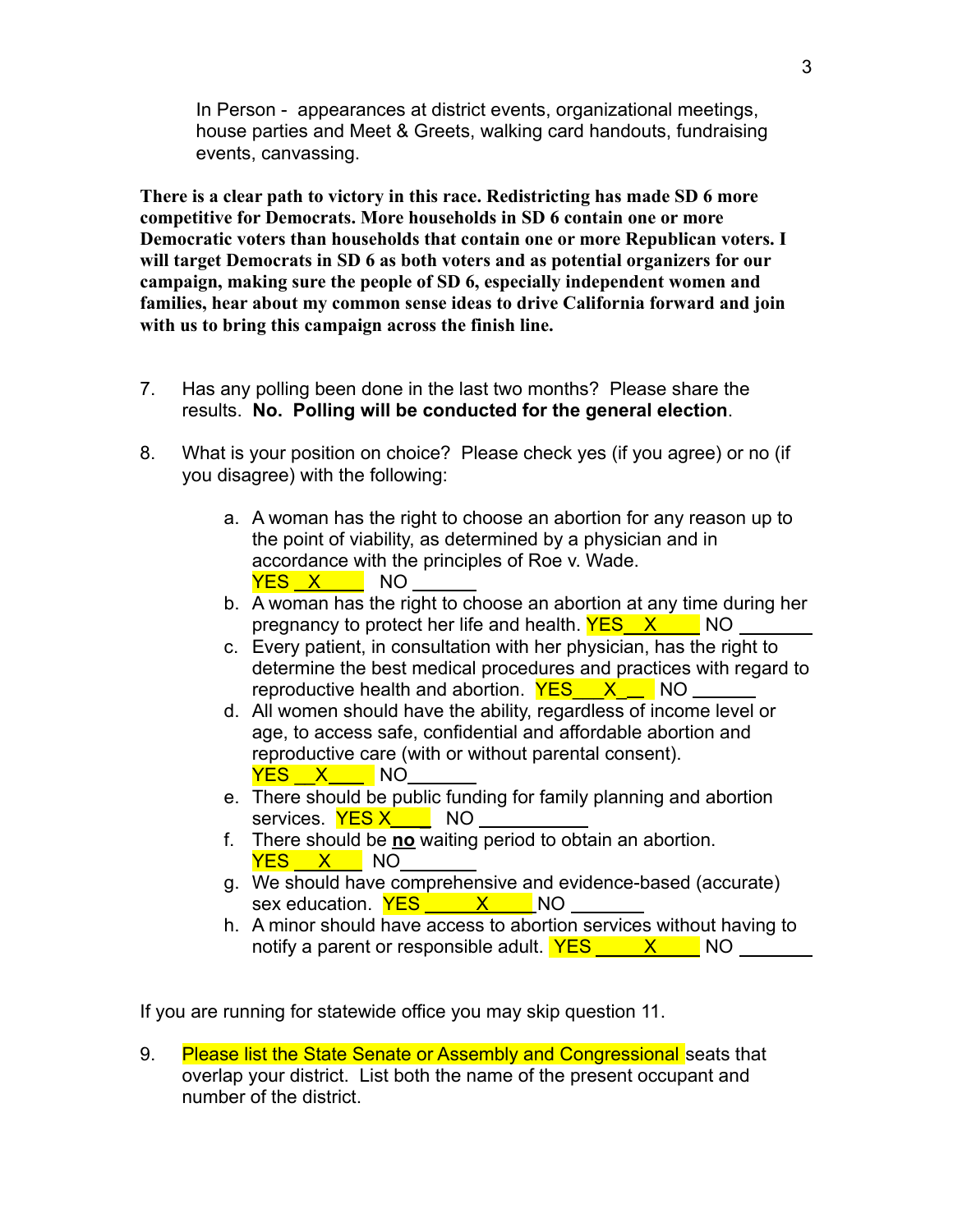| a. State Assembly District # Name of Occupant<br>AD 8 - Ken Cooley |                  |  |  |  |  |
|--------------------------------------------------------------------|------------------|--|--|--|--|
| AD 07 - Kevin McCarty                                              |                  |  |  |  |  |
| AD 05 - Kevin Kiley                                                |                  |  |  |  |  |
| b. State Senate District #<br>SD 4 - Jim Nielsen                   | Name of Occupant |  |  |  |  |
|                                                                    |                  |  |  |  |  |
|                                                                    |                  |  |  |  |  |
| c. Congressional District $#$<br>CD 7 - Ami Bera                   | Name of Occupant |  |  |  |  |
|                                                                    |                  |  |  |  |  |

10. List only the names of any non-incumbent women who you supported in the previous primary election running for:

| Congress:                                                                                  |
|--------------------------------------------------------------------------------------------|
| State Senate:                                                                              |
| Assembly: Georgette Gomez (Assembly in San Diego)<br>Rebecca Chenowith (Assembly in AD 05) |
| <b>Statewide Office:</b>                                                                   |

11. List only the names of non-incumbent women candidates who you are supporting for Congress, State Senate, and Assembly in the current election cycle:

|               | Congress: Same as above |  |
|---------------|-------------------------|--|
| State Senate: |                         |  |
| Assembly:     |                         |  |

12. If you are an elected official and leaving office, please list the name and contact information of the woman who you are supporting to run for your seat in the primary. If you are not supporting a woman for your seat, please leave this blank.

There is no primary and it is at large but I am supporting Zima Creason for SJUSD school board!

13. Please list your paid professional experience for the last six years. Indicate if it was full- or part-time.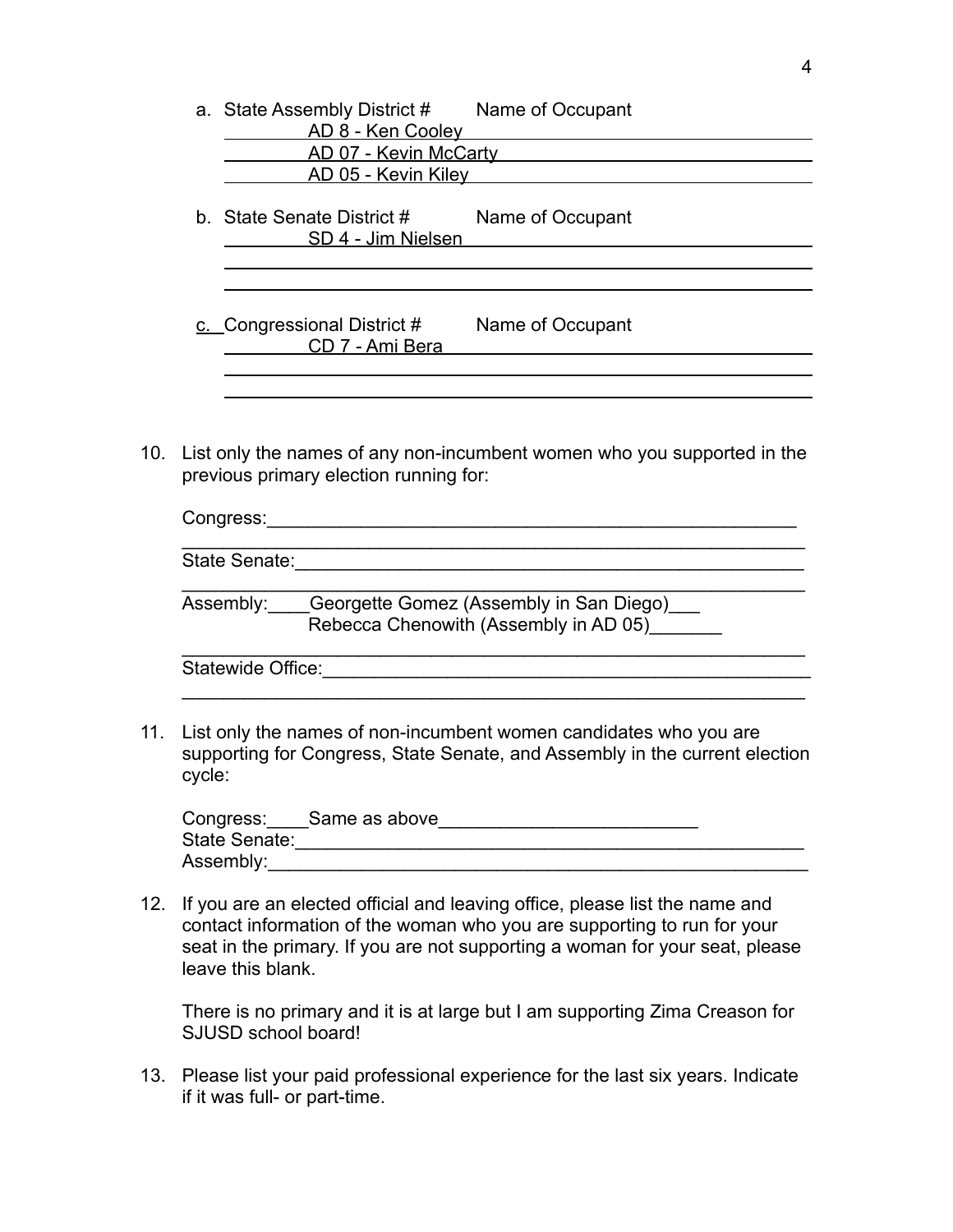#### **2014-2018 - Principal Consultant - CA State Assembly Health Committee; 2018-2021 - Assistant Secretary, California HHS; 2021 - Present - Director of Legislative Advocacy, California Welfare Directors Association**

This is all paid full time.

14. Please list your present and past community involvement for the last six years:

**-Sacramento Medical Reserve Corps (volunteer) - staffing testing clinics, vaccination clinics, and warming centers during inclement weather. -Opening Doors (volunteer) - supporting our newly arrived Afghan neighbors with airport pickups, setting up apartments, etc. - Loaves and Fishes Breakfast Program (volunteer) - supporting the breakfast service program. - Habitat for Humanity builds - SJUSD COVID vaccine and testing clinics**

**-Emerge**

**-Camp Okizu Staff**

**-Junior Giants Summer Baseball Program**

**-California Democratic Party Executive Board Member**

**-Democratic Party of Sacramento County**

15. Please list the present and previous elected office(s) that you have held:

## **San Juan School Board Member 2016-present**

- 16. Do you support the ERA? **YES** NO
- 17. Please list the following:
	- a. Committee name: **Paula Villescaz for Senate 2022**
	- b. Campaign ID#: **1443351**
	- c. Campaign mailing address: **1787 Tribute Rd, Suite K Sacramento, CA 95815**
- 18. In the event that you are endorsed by the WPC, in addition to any monies that WPC should contribute to your campaign, we will also list you on our website. For this purpose we will require the following information:

## **Candidate campaign website: paulavillescaz.com**